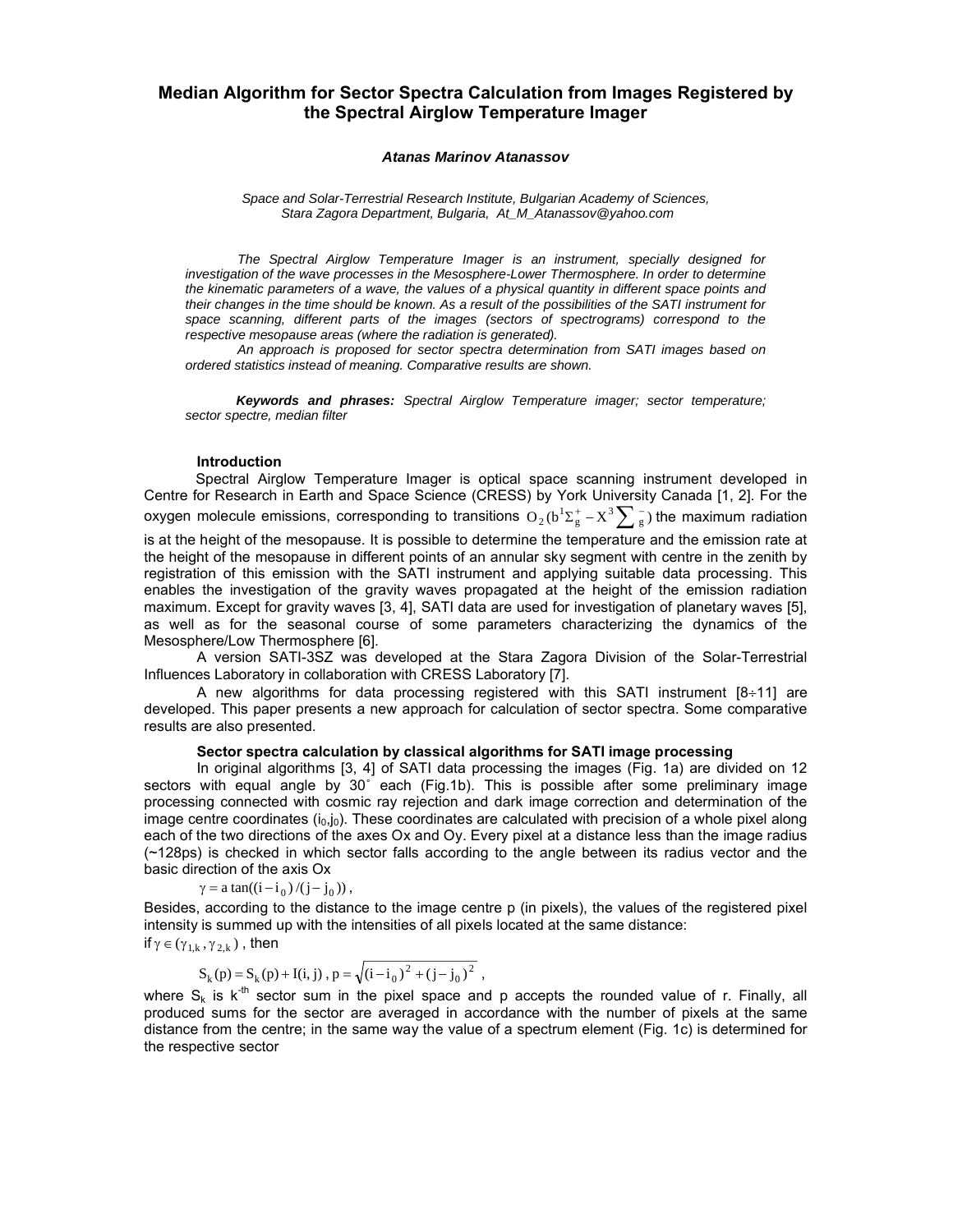

$$
S_p^k = S_p^{\cdot k} \mathbin{/} n_p^k \;\; , \;\; n_p^{\,k} = \sum_{p = \sqrt{(i-i_0)^2 + (j-j_0)^2}}
$$

The spectra measured by the SATI instrument are not linear in relation to the wavelength [7]. The spectra are presented as series of intensities as a function of the distance to the image

centre. The correspondence between the serial number of each pixel and the wavelength is significant for the interpretation of the registered spectra, not for their extraction from the images. Thus, each spectrum is formed as a series of values of registered intensities for the respective wavelength, corresponding to the respective pixel.

Each sector spectrum is compared with preliminary calculated spectra (synthetic spectra) for different temperatures of the radiating gas (in our case rotation spectra of  $O_2$ ), convoluted with the transmittance function of the employed interference filter.

### **Previous development of sector spectre determination algorithm**

A flexible approach for sector spectra determination is presented in [11], with which the sector parameters  $(y, \theta)$  are selected arbitrarily within certain intervals. The angle  $\theta$  varies in the interval (0÷360°) with a step  $\Delta\theta$ , for example ~1°. The angle  $\gamma$  is selected arbitrarily from some degrees to some dozens of degrees, depending on the space noise in the image. The overlapping of the adjacent sectors is obviously due to this approach.

The distance to the image centre is determined for all pixels in a given sector. The pixel intensities, located at an equal distance from the centre, determined with precision up to one pixel, are summed up and averaged according to their number for each distance. In this way averaged sector spectra are obtained.

Unlike the original approach, here the image centre is determined with precision, higher than one pixel [8], thus enabling a more precise determination of the distances from the image centre to the sector pixels. In this way the sector spectra are determined more precisely. This is evidenced by the more precise determination of the sector temperatures.

### **New approach for sector spectrа determination**

Instead of calculating the values of the measured sector spectra as mean values of the measured intensities for all pixels in a particular sector, located at an equal distance towards the image centre, another approach was developed and tried. Again the values of all pixels located at an equal distance p towards the image center are used for determination of one value of the sector spectrum. The verification of all pixels of the sector is organized by an algorithm, identical to the one, described in [11].

**Version I:** the sector is entirely in one of quadrants I, II, III or IV only and we can write down for index by Ox axis

 $i \in (NINT(\sin g(1, \cos \varphi_1)), NINT(R * MAX(\cos \varphi_1, \cos \varphi_2))),$ 

for  $\cos \varphi_1 > 0$ 

and

```
i \in (NINT(\sin g(1, \cos \varphi_1)), NINT(R * MIN(\cos \varphi_1, \cos \varphi_2))),
```
for  $\cos \varphi_1 < 0$ 

**Version II:** the sector falls into I and IV or II and III quadrants simultaneously. Then for the changing of the index by Ox axis

 $i \in (NINT(sign(1, cos \varphi_1)), NINT(sign(R, cos \varphi_2)))$ .

We will note only that in the versions described here,  $sign(cos(\varphi_1)) = sign(cos(\varphi_2))$ . The function NINT() is intrinsic function in the Fortran programming language which returns the nearest integer to the argument [12]. The functions MAX() and MIN() return the maximum or minimum value respectively of the arguments.

For the change of index by Oy axis in the above two versions we can write down  $j \in (NINT(k_1.i), NINT(k_2.i)), k_1.i < k_2.i$ 

or

 $j \in (NINT(k_2, i), NINT(k_1, i)), k_2, i < k_1, i$ 

**Version III:** the sector falls into I and II or III and IV quadrants simultaneously. Then

 $i \in (NINT(R.cos\varphi_1), NINT(R.cos\varphi_2)), cos\varphi_1 < cos\varphi_2$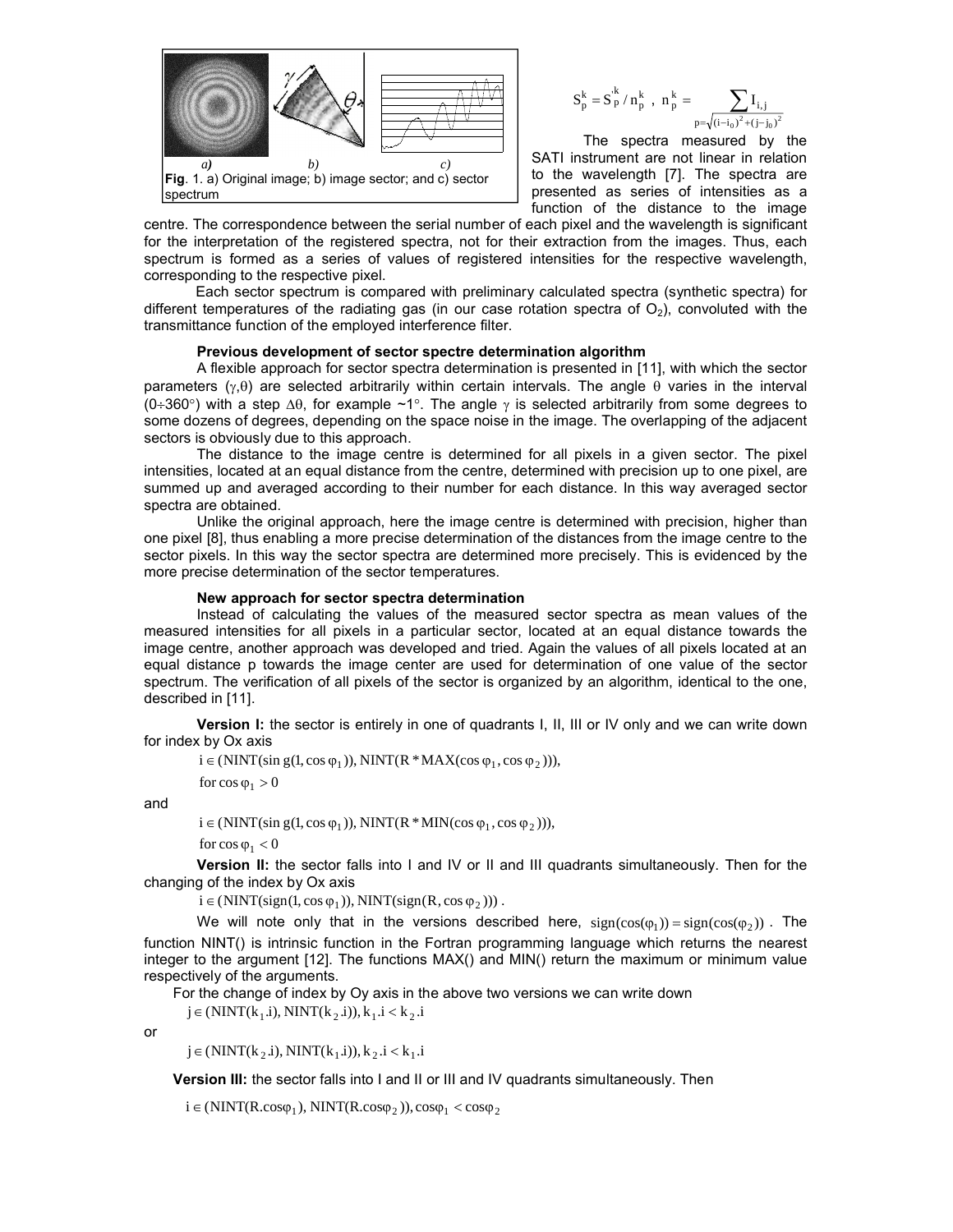$i \in (NINT(R.cos\varphi_2), NINT(R.cos\varphi_1)), cos\varphi_1 > cos\varphi_2$ 

For the index change along the Oy axis in the last third version we have for  $\cos \varphi_1 < \cos \varphi_2$ 

for  $i \in (NINT(R \cdot cos \varphi_1, 0)$   $j \in (k_1 \cdot i, \sqrt{R^2 - i^2})$ 

and for  $i \in [0, NINT(R \cdot cos \varphi_2)$   $j \in (k_2, i, \sqrt{R^2 - i^2})$ 

Analogously, the boundaries in which the indices change and by  $\cos \varphi_1 > \cos \varphi_2$  can be determined.

Figure 2 illustrate above described versions.



Simultaneously with the determination of the distance for each pixel towards the image center, their values are stored in rows of a 2 dimensional area  $W_{q, p}$ . Each column p of the area contains the read values for all pixels located at distance p towards the image center. The sizes of the area are determined so as all measured values of the pixels in the sector with radius R(~125p) and angle  $\gamma$  (5÷40°) to be stored. The application of a bi-dimensional structure presumes a non-efficient utilization of the storage. However, this approach is suitable because the number of pixels is small, additional pointers are not used and the realization is simple, and the sorting is effectively applied. Tentatively, dimension q of area W is determined as

$$
q = \gamma.R + \Delta ,
$$

where  $\Delta$  is an additional quantity.

The standard run-time subroutine **sortqq** from the Visual Digital Fortran library is

used to sort the values in the W columns.

### **Some results from the application of the algorithm**

- *a) differences between sector spectra temperatures determined by different approaches*; sector spectra temperatures and standard deviations retrieved by ordinary (s) and median (m) approaches are shown in Figure 3 a,b and Figure 4 a,b. It is obvious that the proposed approach works since the differences between the two approaches are very small;
- b) *sector spectra dependence on the sector angle*; the dispersion of the nocturnal courses of the errors when determining the temperatures as well as the sector temperatures decreases by increasing the sector angle (Fig. 4a,b);
- *c) differences by the produced temperatures with the two approaches;* when increasing the sector angle (the filter window), the dispersion in the nocturnal course of the determined temperature decreases (Fig. 5a,b).

The differences between the two approaches are within the range of some degrees at sector angle of 5deg and get closer when it is increased.

or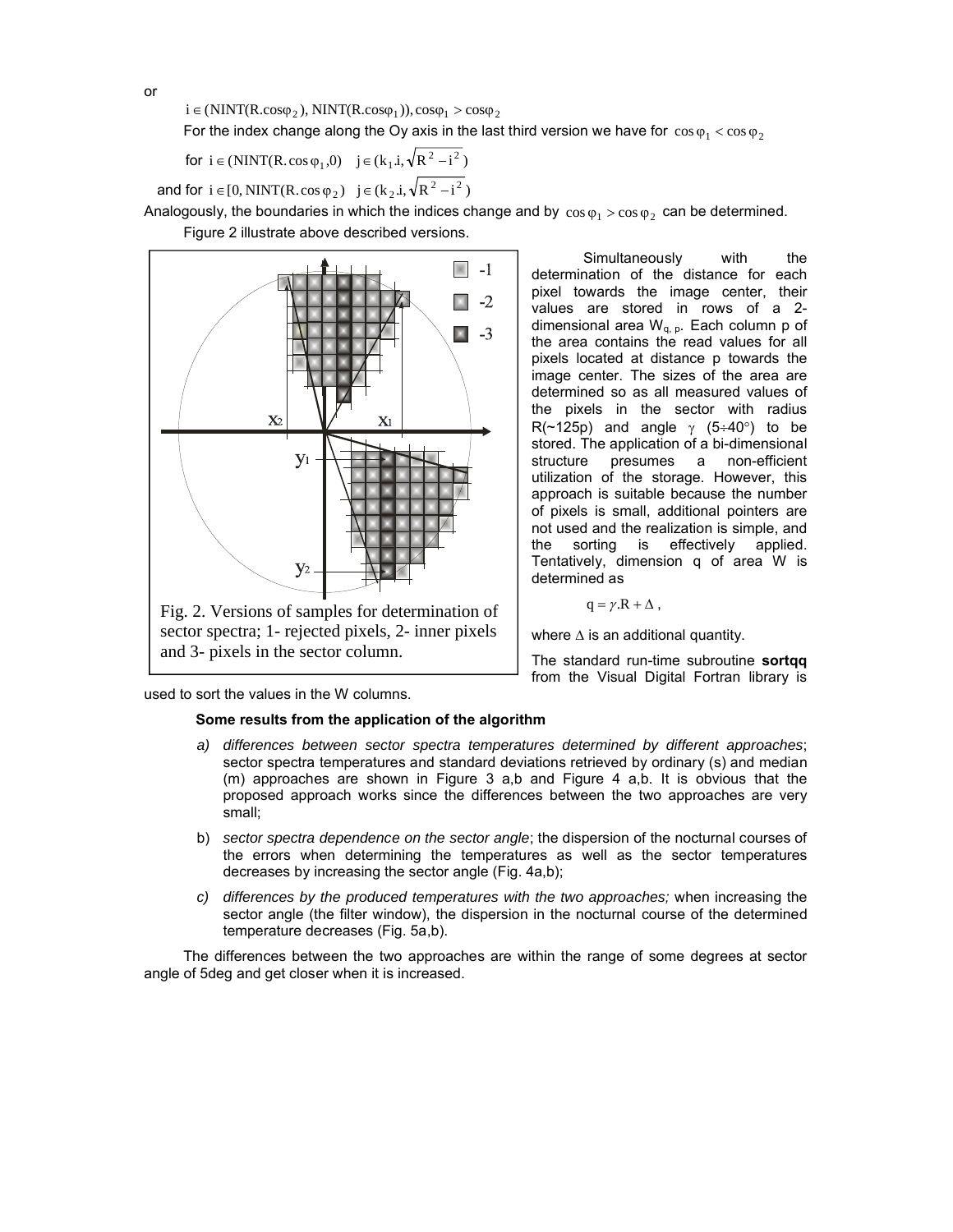

**Figure 3.** Denoised nocturnal courses of standard deviation (a) and temperature (b) for sectors with angles 5, 15, 30, 45 and 60deg calculated by median approach.



**Figure 4.** Denoised nocturnal courses of standard deviation (a) and temperature (b) determined by median approach for sector with angle 5, 15, 30, 45 and 60deg;

### **Conclusion and future work**

Unlike the previous algorithms for sector spectra determination where the intensities were calculated by averaging, now the values of all pixels at an equal distance towards the image centre are sorted. The value of the middle element in the ordered area after the sorting is taken as the intensity value, analogously to the median filtering. That is why the pixel values which contain pulse noise (salt and pepper noise- results from high energy particles) are not involved in the determination of the intensity of the measured spectrum for the respective wavelength. The application of the sorting procedure is connected with more processing time than the averaging and depends on the number of pixels, i.e. on the sector angle. Different sorting methods exist [13] which yield equivalent results. The efficiency of the sorting methods is different and depends on the number of values for sorting. When this number is small, as in our case, the application of simple sorting methods is possible.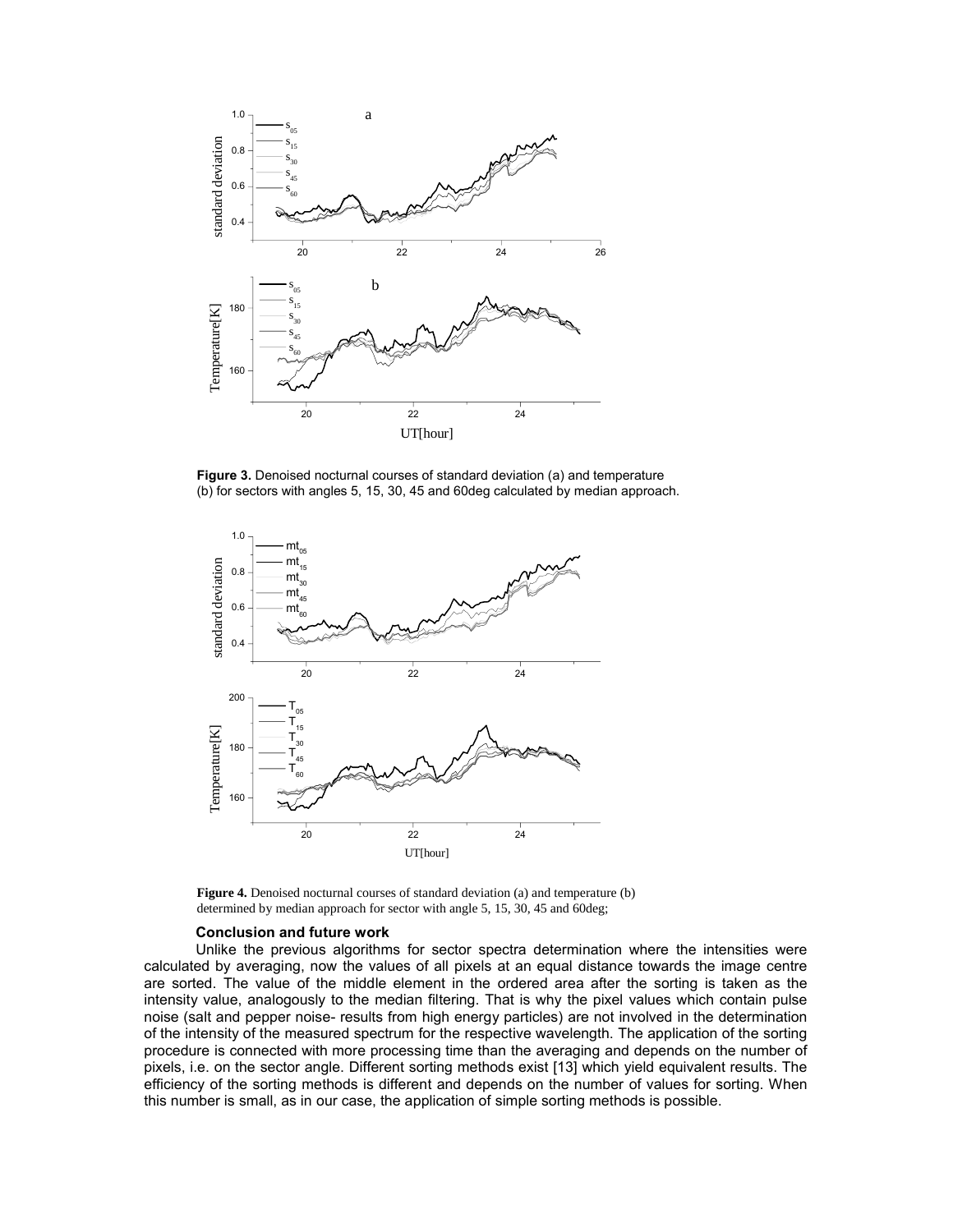

**Figure 5.** Nocturnal courses of standard deviation (a) and Temperature (b) determined for sector with angle 30deg; the symbol denotes the values calculated by "median" approach and the symbol  $\xi$ - by standard one by averaging. The lines "**\_**\_" for "median" approach and "**\_**\_" for standard one by averaging represent denoised series.

A space filtering is possible if the pixels located at distance  $(p-1)$  and  $(p+1)$  from the image centre and adjacent to those at distance p are sorted together for determination of the intensity of the  $p<sup>th</sup>$  values in the spectrum. Let's note that the sorting procedure is non-linear and the mentioned possibility is not equivalent to its sequential applying on the pixels, located at distance p for determination of the sector spectrum and after that for the one-dimension filtering of the produced spectrum.

The application of other approaches for sector spectra calculation is possible. The approach, proposed here, is a special case of the order-statistic filters [14] application. An additional investigation would reveal the effects of the different approaches for sector spectra calculation and their significance for the sector temperature determination, which is the ultimate aim of the image processing.

**Acknowledgments:** The author would like to thank Dr. M.G. Shepherd for the support and encouragement and Mrs. Kr. Takucheva for the technical assistance.

#### **References**

- [1] Wiens R. H., A. Moise, S. Brown, S. Sargoytchev, R. N. Peterson, G. G. Shepherd, M. J. López-González, J. J. Lopez-Moreno and R. Rodrigo, SATI: a spectral airglow temperature imager, Adv. Space Res., 1997, 19, 677-680.
- [2] Sargoytchev, S., S. Brown, B. H. Solheim, Y.-M. Cho, G. G. Shepherd, M. J. López-Gonzalez, Spectral airglow temperature imager (SATI) – a ground based instrument for temperature monitoring of the mesosphere region. Appl. Opt. 43, 5712-5721, 2004.
- [3] Zang S. P., R. N. Peterson, R. H. Wiens and G. G. Shepherd, Gravity waves from  $O_2$ nightglow during the AIDA'89 campaign I: emission rate/temperature observations, J. atmos. Terr. Phys., 1993, 55, 355-375.
- [4] Zhang S. P., Gravity Waves from O<sub>2</sub> Airglow, PhD Thesis, York University, 1991.
- [5] López-González, M. J., E. Rodríguez, M. García-Comas, V. Costa, M.G. Shepherd, G.G. Shepherd, V. M. Aushev, S. Sargoytchev, Climatology of planetary wave type oscillations with periods of 2–20 days derived from O2 atmospheric and OH(6-2) airglow observations at mid-latitude with SATI. Ann. Geophys., 27, 3645–3662, 2009.
- [6] López-González, M. J., E. Rodríguez, , R.H. W iens, G. G. Shepherd, S. Sargoytchev, S. Brown, M. G. Shepherd, V. M. Aushev, J.J. López-Moreno, R. Rodrigo, Y-M. Cho, Seasonal variations of O2 atmospheric and OH(6-2) airglow and temperature at mid-latitudes from SATI observations. Ann. Geoph., 22, 819-828, 2004.
- [7] Petkov N., A. Atanassov, B. Benev, K. Kanev, G. Hristov, L. Bankov, S. Sargoytchev, M. Shepherd, SATI-3SZ - a Spectral Airglow Temperature Imager in Stara Zagora Station: Possibilities